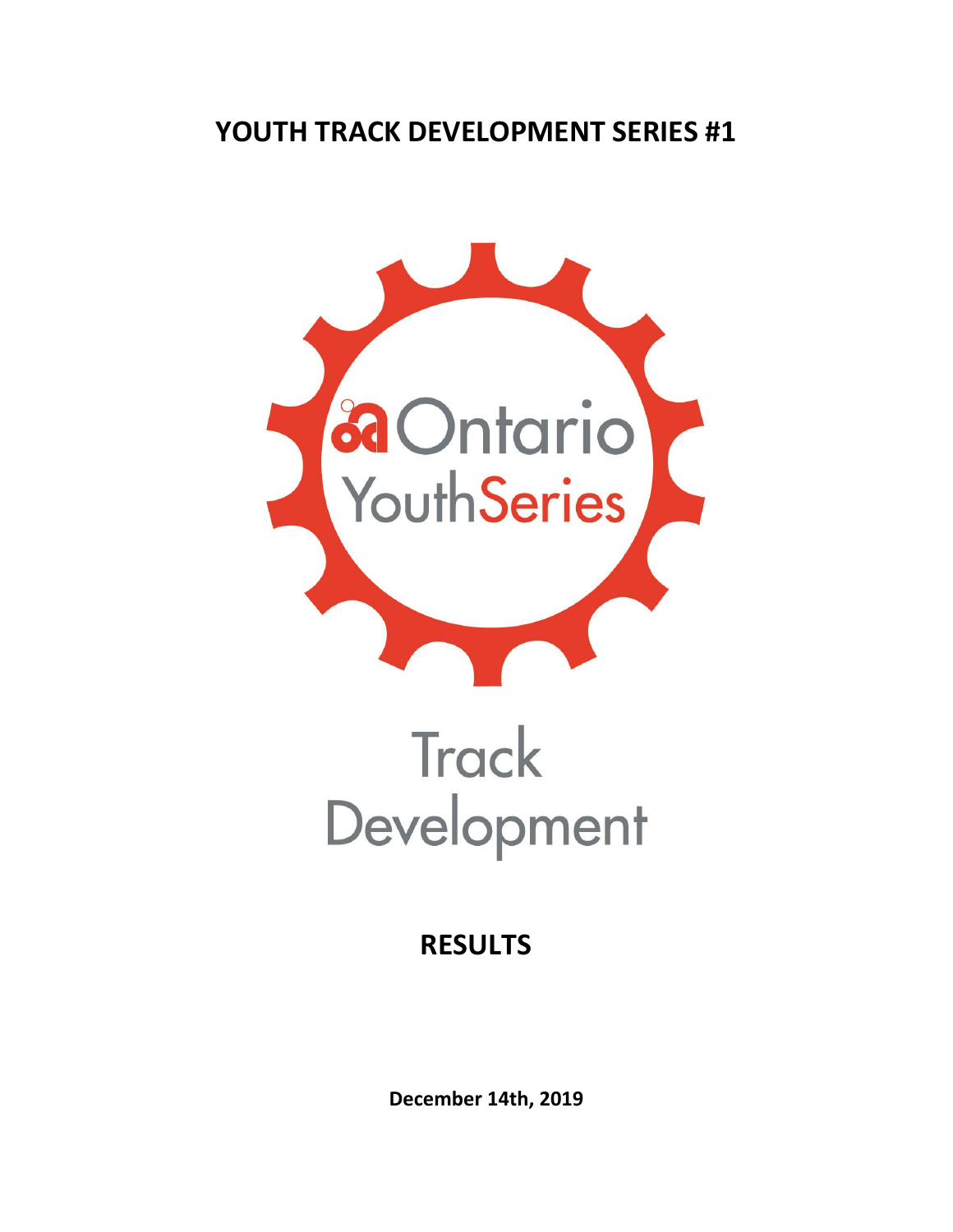|                                |                    |                                            |               | 19 18           |  |                 |             |   |                |                 |                |             |                |             |             |        |                          |           |                                                          |                         |                                    |
|--------------------------------|--------------------|--------------------------------------------|---------------|-----------------|--|-----------------|-------------|---|----------------|-----------------|----------------|-------------|----------------|-------------|-------------|--------|--------------------------|-----------|----------------------------------------------------------|-------------------------|------------------------------------|
| Leonard                        | Michael            | Racer Sportif                              | 107           |                 |  |                 |             |   |                |                 |                |             |                |             |             |        |                          |           | 7                                                        |                         |                                    |
| Carter                         | Grant              | Independent                                | 103           |                 |  |                 |             |   |                |                 |                |             |                |             |             |        |                          |           | á.                                                       |                         |                                    |
| MacEwen                        | Finlay             | Attack Racing                              | 108           |                 |  |                 |             | ı |                |                 |                |             |                | í           |             |        |                          |           | $\overline{2}$                                           |                         |                                    |
| Scott                          | Andrew             | Midweek Cycling                            | 117           |                 |  |                 |             |   |                |                 |                |             |                |             |             |        |                          |           | $\overline{2}$                                           | 19                      |                                    |
| Mattern                        | Carson             | Independent                                | 111           |                 |  |                 |             |   |                |                 |                |             |                |             |             |        |                          |           | 2                                                        | 21                      |                                    |
| Szemeczko                      | Evan               | KW Cycling Academy                         | 119           |                 |  |                 |             |   |                |                 |                |             |                |             |             |        |                          |           | 1                                                        |                         |                                    |
| Bergeron                       | Charles            | <b>NCCH</b>                                | 101           |                 |  |                 |             |   |                |                 |                |             |                |             |             |        |                          |           |                                                          |                         |                                    |
| Desgagnes Adele                |                    | Quebecor Stingray                          | 104           |                 |  |                 |             |   |                |                 |                |             |                |             |             |        |                          |           | $\overline{1}$                                           | $\overline{Q}$          |                                    |
| Roberts                        | Nicholas           | <b>Edge Cycling</b>                        | 115           |                 |  |                 |             |   |                |                 |                |             |                |             |             |        |                          |           | $\circ$                                                  | 6                       | ś                                  |
| Valenti                        | Luke               | Ride with Ryan                             | 122           |                 |  |                 |             |   |                |                 |                |             |                |             |             |        |                          |           | $\circ$                                                  |                         | 10                                 |
| Tompkins                       | Patrick            | <b>Attack Racing</b>                       | 120           |                 |  |                 |             |   |                |                 |                |             |                |             |             |        |                          |           | ٥                                                        | 8                       | 11                                 |
| Olejniczak                     | David              | Milton Revolu                              | 112           |                 |  |                 |             |   |                |                 |                |             |                |             |             |        |                          |           | $\circ$                                                  | 10                      | $\overline{12}$                    |
| Elliott-Cordi                  | Andres             | Neworld Cycle Tea                          | 136           |                 |  |                 |             |   |                |                 |                |             |                |             |             |        |                          |           | o                                                        | $\overline{11}$         | 13                                 |
| Martin                         | Nathan             | Independent                                | 110           |                 |  |                 |             |   |                |                 |                |             |                |             |             |        |                          |           | $\circ$                                                  | 12                      | 14                                 |
| Stein                          | Dakota             | <b>Edge Cycling</b>                        | 118           |                 |  |                 |             |   |                |                 |                |             |                |             |             |        |                          |           | $\circ$                                                  | 13                      | 15                                 |
| Tremblay                       | Marc-A             | VO2 Blackburn                              | 121           |                 |  |                 |             |   |                |                 |                |             |                |             |             |        |                          |           | $\circ$                                                  | $\overline{1}$          | 16                                 |
| Reinke                         | lan                | <b>NCCH</b>                                | 114           |                 |  |                 |             |   |                |                 |                |             |                |             |             |        |                          |           | o                                                        | 15                      | $\overline{1}$                     |
| Rauwerda                       | Lucas              | <b>NCCH</b>                                | 113           |                 |  |                 |             |   |                |                 |                |             |                |             |             |        |                          |           | $\overline{0}$                                           | 16                      | 18                                 |
| Rorks                          | Tyle               | KW Cycling Academy                         | 116           |                 |  |                 |             |   |                |                 |                |             |                |             |             |        |                          |           | $\mathfrak{o}$                                           | 17                      | 19                                 |
| Gabelier                       | Iris               | Dynamiks                                   | 105           |                 |  |                 |             |   |                |                 |                |             |                |             |             |        |                          |           | $\circ$                                                  | 18                      | $\alpha$                           |
| MacEwen                        | Bene               | <b>Attack Racing</b>                       | 109           |                 |  |                 |             |   |                |                 |                |             |                |             |             |        |                          |           | o                                                        | $\overline{\mathbf{z}}$ | $_{21}$                            |
|                                | Luca               | Independen                                 | 102           |                 |  |                 |             |   |                |                 |                |             |                |             |             |        |                          |           |                                                          | 0 DNS                   | DNS                                |
|                                |                    |                                            |               |                 |  |                 |             |   |                |                 |                |             |                |             |             |        |                          |           |                                                          |                         |                                    |
|                                |                    |                                            |               |                 |  |                 |             |   |                |                 |                |             |                |             |             |        |                          |           |                                                          |                         |                                    |
|                                |                    |                                            |               |                 |  |                 |             |   |                |                 |                |             |                |             |             |        |                          |           |                                                          |                         |                                    |
|                                |                    |                                            |               |                 |  |                 |             |   |                |                 |                |             |                |             |             |        |                          |           |                                                          |                         |                                    |
| Last Name First Na             |                    | ne Affiliates                              | Bib           | <b>Contract</b> |  |                 |             |   |                |                 |                |             |                |             |             |        |                          |           | 15 14 13 12 11 10 9 8 7 6 5 4 3 2 1 0 Total Finish Final |                         |                                    |
| Dempster Cole                  |                    | Midweek Cycling                            | 134           |                 |  |                 |             |   |                |                 | $\overline{1}$ | $\,$ 1 $\,$ | $\,$ 1 $\,$    | $1\quad1$   | $\,$ 1 $\,$ | $\,$ 1 |                          |           | $\overline{7}$                                           | 13                      |                                    |
| Evans                          | Jacob              | Gotham Cyclists                            | 138           |                 |  |                 |             |   |                |                 |                |             |                |             |             |        |                          |           | $\overline{\mathbf{3}}$                                  | ż                       |                                    |
| Koocha                         | Lewis              | <b>Startrack Racing</b>                    | 141           |                 |  |                 |             |   |                |                 |                |             |                |             |             |        |                          |           | $\overline{2}$                                           | $\overline{1}$          |                                    |
| Ogryzic                        | Eric               | Cyclepath Oakvill                          | 148           |                 |  |                 |             |   |                |                 |                |             |                |             |             |        |                          |           | 2                                                        |                         |                                    |
| Jacob                          | Philippe           | <b>CNCB BOLT</b>                           | 106           |                 |  |                 |             |   |                |                 |                |             |                |             |             |        |                          |           | $\overline{1}$                                           |                         |                                    |
| Cauchon                        | Britanic           | Makadence                                  | 132           |                 |  |                 |             |   |                |                 |                |             |                |             |             |        |                          |           | $\overline{1}$                                           | 8                       |                                    |
| <b>Raderty</b>                 | <b>Natasha</b>     | Indenendent                                | 131           |                 |  |                 |             |   |                |                 |                |             |                |             |             |        |                          |           | $\alpha$                                                 |                         |                                    |
| Elliott-Cordi                  | Andres             | Neworld Cycle Te:                          | 136           |                 |  |                 |             |   |                |                 |                |             |                |             |             |        |                          |           | o                                                        |                         | ś                                  |
| Elliott-Cordi                  | Alejandra          | Neworld Cycle Tea                          | 135           |                 |  |                 |             |   |                |                 |                |             |                |             |             |        |                          |           | $\circ$                                                  | é                       | ś                                  |
| Watson                         |                    | Midweek Cycling                            | 152           |                 |  |                 |             |   |                |                 |                |             |                |             |             |        |                          |           | $\circ$                                                  |                         | $\mathbf{R}$                       |
|                                | Mackenzie          |                                            |               |                 |  |                 |             |   |                |                 |                |             |                |             |             |        |                          |           |                                                          | 8                       |                                    |
| Coope<br>Ellyatt               | loshua<br>Andrew   | Attack Racing<br>Attack Racing             | 133<br>137    |                 |  |                 |             |   |                |                 |                |             |                |             |             |        |                          |           | $\overline{0}$<br>$\circ$                                | 8                       | $\overline{11}$<br>$\overline{11}$ |
| Gabelier                       | Eva                | Dynamiks de Contreo                        | 139           |                 |  |                 |             |   |                |                 |                |             |                |             |             |        |                          |           | $\circ$                                                  | 8                       | $\overline{11}$                    |
|                                |                    |                                            |               |                 |  |                 |             |   |                |                 |                |             |                |             |             |        |                          |           |                                                          |                         |                                    |
| Levesque                       | Coralie            | Équipe Québecor Stir                       | 144           |                 |  |                 |             |   |                |                 |                |             |                |             |             |        |                          |           | ٥                                                        | ź                       | $\overline{11}$                    |
| Stel                           | locelyn            | Giant Toronto pb Liv                       | 150           |                 |  |                 |             |   |                |                 |                |             |                |             |             |        |                          |           | $\circ$                                                  | g                       | 11                                 |
| Zouev                          | <b>Simon</b>       | Win Cycling Centre                         | 153           |                 |  |                 |             |   |                |                 |                |             |                |             |             |        |                          |           | o                                                        | ś                       | $\frac{1}{2}$                      |
|                                | Coralie            | Lapraicvile - Desiard                      | 140           |                 |  |                 |             |   |                |                 |                |             |                |             |             |        |                          |           | $\circ$                                                  | 10                      | $\overline{12}$                    |
| Pak                            | Steven             | Star Track Cycling                         | 149           |                 |  |                 |             |   |                |                 |                |             |                |             |             |        |                          |           | $\circ$                                                  | 11                      | 13                                 |
| Lapointe                       | Maxim              | Proco Alma                                 | 142           |                 |  |                 |             |   |                |                 |                |             |                |             |             |        |                          |           | $\circ$                                                  | $\overline{1}$          | 14                                 |
| Muys                           | Megan              | Independent                                | 14            |                 |  |                 |             |   |                |                 |                |             |                |             |             |        |                          |           | o                                                        | $\overline{14}$         | $\overline{15}$                    |
| McAfee                         | Robbie             | <b>Attack Racing</b>                       | 145           |                 |  |                 |             |   |                |                 |                |             |                |             |             |        |                          |           | $\circ$                                                  | 15                      | 16                                 |
| Thomas                         | lustine            | VéloClub Métropolit                        | 151           |                 |  |                 |             |   |                |                 |                |             |                |             |             |        |                          |           | ò                                                        | 16                      | $\overline{17}$                    |
| Arsenault                      | Ariane             | Ottawa Bicycle Club                        | 130           |                 |  |                 |             |   |                |                 |                |             |                |             |             |        |                          |           | $\circ$                                                  | 17                      | 18                                 |
|                                |                    |                                            |               |                 |  |                 |             |   |                |                 |                |             |                |             |             |        |                          |           |                                                          |                         |                                    |
|                                |                    |                                            |               |                 |  |                 |             |   |                |                 |                |             |                |             |             |        |                          |           |                                                          |                         |                                    |
|                                |                    |                                            |               |                 |  |                 |             |   |                |                 |                |             |                |             |             |        |                          |           |                                                          |                         |                                    |
|                                |                    |                                            |               |                 |  |                 |             |   |                |                 |                |             |                |             |             |        |                          |           |                                                          |                         |                                    |
|                                |                    |                                            |               |                 |  |                 |             |   |                |                 |                |             |                |             |             |        |                          |           |                                                          |                         |                                    |
| i act N                        | <b>First N</b>     | $\overline{R}$                             | $_{\rm{Rih}}$ |                 |  | $\overline{15}$ | 14 13 12 11 |   |                | $\overline{10}$ |                |             |                |             |             |        | 2 <sup>1</sup>           |           |                                                          |                         |                                    |
| Goertz                         | Lucas              | KW Cycling Academy                         |               |                 |  |                 |             |   |                |                 |                |             |                |             |             |        |                          |           | s                                                        |                         |                                    |
| Hénon-Boye                     | Quentin            | Espoirs Laval                              | 163<br>165    |                 |  |                 |             |   |                |                 |                |             |                |             |             |        |                          |           | 4                                                        |                         |                                    |
| <b>Baker</b>                   |                    |                                            |               |                 |  |                 |             |   |                |                 |                |             |                |             |             |        |                          |           | $\overline{2}$                                           | $\overline{z}$          |                                    |
| Lylyk                          | Dylan<br>Kiara     | Attack Racing                              | 156<br>169    |                 |  |                 |             |   |                |                 |                |             |                |             |             |        |                          |           | $\overline{1}$                                           | q                       |                                    |
| Verma                          | Divva              | Speed River CO<br><b>Edge Cycling</b>      | 187           |                 |  |                 |             |   |                |                 |                |             |                |             |             |        |                          |           | $\overline{1}$                                           | 18                      |                                    |
| Henke                          | Amanda             | Milton Revolution                          | 164           |                 |  |                 |             |   |                |                 |                |             |                |             |             |        |                          |           | o                                                        | ă                       | 6                                  |
| Fangea                         | Alexandra          |                                            | 16            |                 |  |                 |             |   |                |                 |                |             |                |             |             |        |                          |           | $\circ$                                                  |                         |                                    |
|                                |                    | Attack Racing                              |               |                 |  |                 |             |   |                |                 |                |             |                |             |             |        |                          |           |                                                          | ś                       |                                    |
| Linton<br>Chenne               | Nora               | <b>Attack Racing</b><br>Star Track Cycling | 168<br>160    |                 |  |                 |             |   |                |                 |                |             |                |             |             |        |                          |           | $\circ$<br>$\overline{a}$                                |                         | 8<br>$\ddot{q}$                    |
|                                | Andrew             |                                            |               |                 |  |                 |             |   |                |                 |                |             |                |             |             |        |                          |           | $\circ$                                                  | 8                       |                                    |
| Kaake<br>Bergeron              | lessica<br>Antoine | Midweek Cycling<br><b>NCCH</b>             | 166<br>157    |                 |  |                 |             |   |                |                 |                |             |                |             |             |        |                          |           | $\circ$                                                  | 10                      | 10<br>11                           |
|                                |                    |                                            |               |                 |  |                 |             |   |                |                 |                |             |                |             |             |        |                          |           |                                                          |                         |                                    |
| Nelson                         | Charlotte          | Midweek Cycling                            | 171           |                 |  |                 |             |   |                |                 |                |             |                |             |             |        |                          |           | O                                                        | $\overline{11}$         | $\overline{1}$                     |
| Bradbury                       | Sophie             | <b>NCCH</b>                                | 159           |                 |  |                 |             |   |                |                 |                |             |                |             |             |        |                          |           | $\circ$                                                  | $\overline{12}$         | 13                                 |
| Bourbonna<br>Schatzmann Emilie | William            | ZVP-Opto Reseau<br>Milton Revolution       | 158<br>173    |                 |  |                 |             |   |                |                 |                |             |                |             |             |        |                          |           | o<br>$\circ$                                             | 13<br>14                | $\frac{1}{4}$<br>15                |
|                                |                    |                                            |               |                 |  |                 |             |   |                |                 |                |             |                |             |             |        |                          |           |                                                          |                         |                                    |
| DePauw                         | Alex               | <b>Attack Racing</b>                       | 161           |                 |  |                 |             |   |                |                 |                |             |                |             |             |        |                          |           | o                                                        | 15                      | 16                                 |
| Van Daele                      | Hayden             | KW Cycling Acade                           | 175           |                 |  |                 |             |   |                |                 |                |             |                |             |             |        |                          |           | $\circ$                                                  | 16                      | 17                                 |
| Suchak                         | Veer               | Milton Revolution                          | 174           |                 |  |                 |             |   |                |                 |                |             |                |             |             |        |                          |           | $\circ$<br>$\overline{a}$                                | $\overline{1}$          | 18                                 |
| Baker                          | Coryn              | <b>Attack Racing</b>                       | 155           |                 |  |                 |             |   |                |                 |                |             |                |             |             |        |                          |           |                                                          | 19                      | 19                                 |
| Katherine                      | Isabella           | KW Cycling Academy                         | 167           |                 |  |                 |             |   |                |                 |                |             |                |             |             |        |                          |           | $\mathfrak{o}$                                           | 20                      | $\alpha$                           |
| Mann                           | Brody              | <b>Attack Racing</b>                       | 170           |                 |  |                 |             |   |                |                 |                |             |                |             |             |        |                          |           | $\circ$                                                  | $\overline{21}$         | 21                                 |
| Rauwerda                       | Jared              | <b>NCCH</b>                                | 172           |                 |  |                 |             |   |                |                 |                |             |                |             |             |        |                          |           | o                                                        | 21                      | 22                                 |
| ie-Stray                       |                    | KW Cyc                                     | 176           |                 |  |                 |             |   |                |                 |                |             |                |             |             |        |                          |           |                                                          | 21                      | 23                                 |
|                                |                    |                                            |               |                 |  |                 |             |   |                |                 |                |             |                |             |             |        |                          |           |                                                          |                         |                                    |
|                                |                    |                                            |               |                 |  |                 |             |   |                |                 |                |             |                |             |             |        |                          |           |                                                          |                         |                                    |
|                                |                    |                                            |               |                 |  |                 |             |   |                |                 |                |             |                |             |             |        |                          |           |                                                          |                         |                                    |
|                                |                    |                                            |               |                 |  |                 |             |   |                |                 |                |             |                |             |             |        |                          |           |                                                          |                         |                                    |
| Last Name First Na             |                    | e Affilia                                  | Bib 1         |                 |  |                 |             |   |                |                 |                |             |                |             |             |        |                          |           | 11 10 9 8 7 6 5 4 3 2 1 0 Total<br>- 19                  |                         | ءاھ                                |
| Pattishall Reagen              |                    | Edge Cycling                               | 185           |                 |  |                 |             |   | $\overline{1}$ |                 | $\overline{1}$ |             | $1\quad1$      | 1 1 1 1 1 1 |             |        |                          | $1\quad1$ | $11\,$                                                   | $\overline{1}$          |                                    |
| Hernandez                      | Eziel              | Star track cycling Ny                      | 183           |                 |  |                 |             |   |                |                 |                |             |                |             |             |        |                          |           | $\overline{1}$                                           |                         |                                    |
| Drewitt                        | Sheldon            | Speed River CC                             | 181           |                 |  |                 |             |   |                |                 |                |             |                |             |             |        |                          |           | $\circ$                                                  |                         |                                    |
| Reinke                         | Sara               | <b>NCCH</b>                                | 186           |                 |  |                 |             |   |                |                 |                |             |                |             |             |        |                          |           | o                                                        |                         |                                    |
| Evans                          | Gavin              | Gotham Cyclists                            | 182           |                 |  |                 |             |   |                |                 |                |             |                |             |             |        |                          |           | $\circ$                                                  |                         |                                    |
| McLean                         | lake               | KW Cycling Academy                         | 184           |                 |  |                 |             |   |                |                 |                |             |                |             |             |        |                          |           | $\circ$                                                  |                         |                                    |
| Cheons                         | Katie              | Star Track Cycling                         | 180           |                 |  |                 |             |   |                |                 |                |             |                |             |             |        |                          |           | $\circ$                                                  |                         |                                    |
|                                |                    |                                            |               |                 |  |                 |             |   |                |                 |                |             |                |             |             |        |                          |           |                                                          |                         |                                    |
|                                |                    |                                            |               |                 |  |                 |             |   |                |                 |                |             |                |             |             |        |                          |           |                                                          |                         |                                    |
|                                |                    |                                            |               |                 |  |                 |             |   |                |                 |                |             |                |             |             |        |                          |           |                                                          |                         |                                    |
|                                |                    |                                            |               |                 |  |                 |             |   |                |                 |                |             |                |             |             |        |                          |           |                                                          |                         |                                    |
|                                |                    |                                            |               |                 |  |                 |             |   |                |                 |                |             |                |             |             |        |                          |           |                                                          |                         |                                    |
| last Na                        | ne First Na        | ne <b>Affiliates</b>                       | Bib           |                 |  |                 |             |   |                |                 |                |             |                |             | $4 \times$  |        | $\overline{\phantom{a}}$ | å.        |                                                          |                         |                                    |
| Goertz                         | Sagan              | KW Cycling Academy                         | 194           |                 |  |                 |             |   |                |                 |                |             |                |             |             |        |                          |           | 6                                                        |                         |                                    |
| Afan                           | Kai                | Star Track                                 | 190           |                 |  |                 |             |   |                |                 |                |             |                |             |             |        |                          |           | Í                                                        |                         |                                    |
| Fangeat                        | Thomas             | <b>Attack Racing</b>                       | 192           |                 |  |                 |             |   |                |                 |                |             | $\overline{1}$ |             |             |        |                          |           | $\overline{1}$                                           |                         |                                    |
|                                |                    | Wheelhouse North B                         |               |                 |  |                 |             |   |                |                 |                |             |                |             |             |        |                          |           | $\circ$                                                  |                         |                                    |
| Franks<br>Burke                | Grayson<br>Rohan   | NCCH                                       | 193<br>191    |                 |  |                 |             |   |                |                 |                |             |                |             |             |        |                          |           | ö                                                        |                         | <b>ONS</b>                         |
|                                |                    |                                            |               |                 |  |                 |             |   |                |                 |                |             |                |             |             |        |                          |           |                                                          |                         |                                    |
|                                |                    |                                            |               |                 |  |                 |             |   |                |                 |                |             |                |             |             |        |                          |           |                                                          |                         |                                    |
|                                |                    |                                            |               |                 |  |                 |             |   |                |                 |                |             |                |             |             |        |                          |           |                                                          |                         |                                    |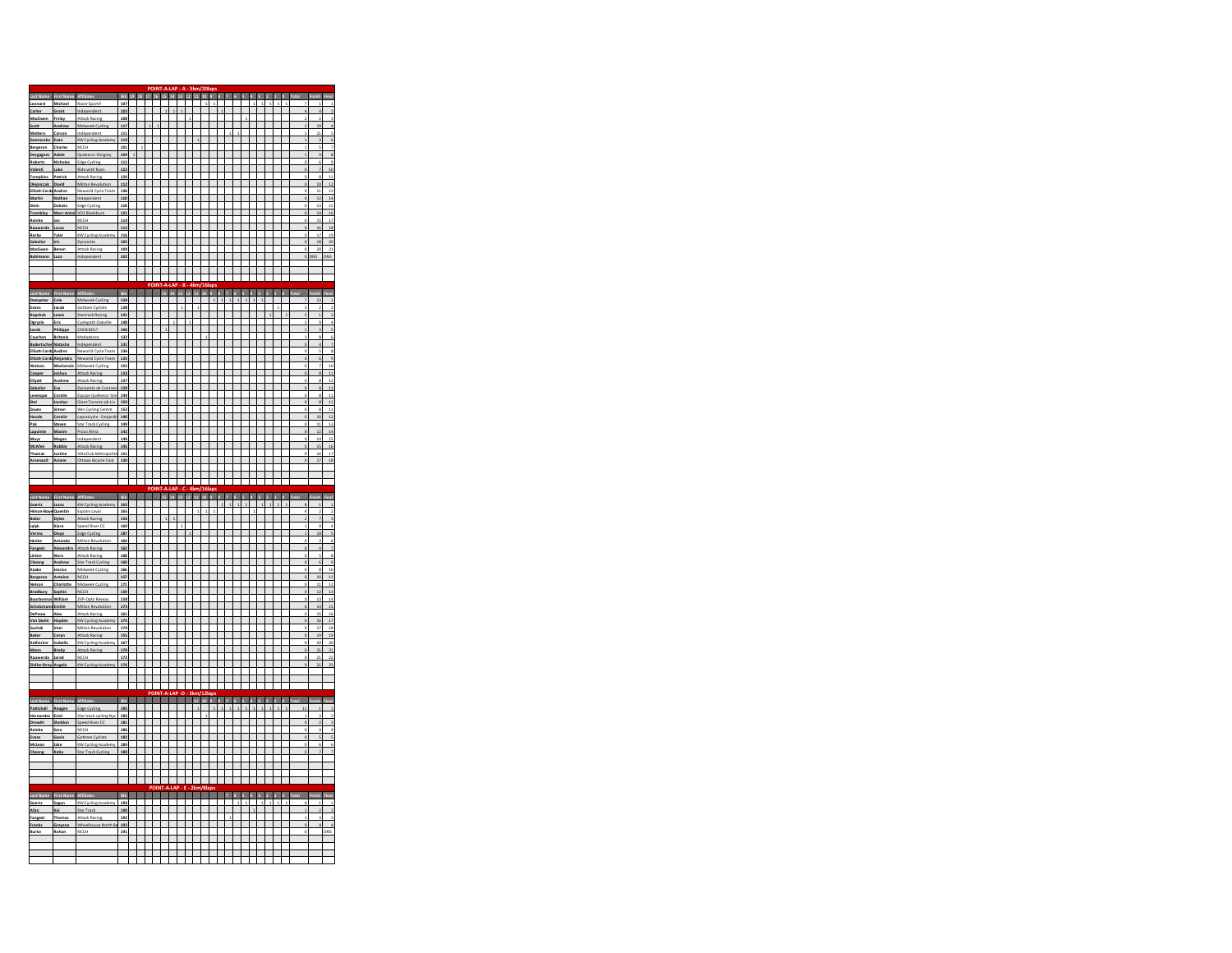|                                                                      |                                  | RIOT QUALIFIER - A                                                        |                   |                                                                              |
|----------------------------------------------------------------------|----------------------------------|---------------------------------------------------------------------------|-------------------|------------------------------------------------------------------------------|
| П<br>Scott                                                           | <b>CHA</b><br>Andrew             | Midweek Cycling                                                           | 117               | <b>b</b> Final Placing                                                       |
| <b>Roberts</b><br>Oleiniczak                                         | Nicholas<br>David                | Edge Cycling<br>Milton Revolution<br>Attack =                             | 115<br>112        | E                                                                            |
| <b>Tompkins</b><br><b>Elliott-Cords Andres</b>                       | Patrick                          | Neworld Cycle Team                                                        | 120<br>136        | $\overline{a}$<br>š                                                          |
|                                                                      |                                  |                                                                           |                   |                                                                              |
| Rorke                                                                | HEA<br>Tyler                     | $\overline{12}$ and $\overline{12}$<br>KW Cycling Academy                 | 116               | į<br>í                                                                       |
| Stein<br>MacEwen                                                     | Dakota<br>Finlay                 | Edge Cycling<br><b>Attack Racing</b>                                      | 118<br>108        | E                                                                            |
| shimann                                                              | Lo                               | Independent                                                               | 102               | 4                                                                            |
| Tremblay                                                             |                                  | Marc-Antoi VO2 Blackb                                                     | 121               | ś                                                                            |
| <b>Contract Contract</b>                                             |                                  | <b>HEATS</b>                                                              |                   | cing<br>- Fin                                                                |
| Mattern<br>Bergeron                                                  | Carson<br>Charles                | Independent<br><b>NCCH</b>                                                | 111<br>101        | j<br>š                                                                       |
| Gabelier<br>MacEwen                                                  | Iris<br>Benen                    | Dynamiks<br>Attack Racing                                                 | 105               | E<br>109 DNS                                                                 |
|                                                                      |                                  |                                                                           |                   |                                                                              |
| Szemeczko                                                            | HEA<br>Evan                      | KW Cycling Academy                                                        | 119               | <b>Final Placing</b><br>1                                                    |
| Valenti<br>Martin                                                    | Luke<br>Nathan                   | Ride with Ryan<br>Independent                                             | 122<br>110        | ĵ<br>ш                                                                       |
| Rauwerda                                                             | Lucas                            | NCCH                                                                      | 113               | 4                                                                            |
|                                                                      | HEA                              | $\cdot$                                                                   |                   |                                                                              |
| Reinke<br>Leonard                                                    | lan<br>Michael                   | NCCH<br>Racer Sportif                                                     | 114<br>107        | ü                                                                            |
| Desgagnes<br>Carter                                                  | Adele<br>Grant                   | Quebecor Stingray<br>Independent                                          | 104<br>103        | į<br>$\ddot{\phantom{0}}$                                                    |
|                                                                      |                                  |                                                                           |                   |                                                                              |
|                                                                      |                                  | *1st rider to 1st final, 2nd to 2nd final et                              |                   |                                                                              |
|                                                                      | HBA                              | <b>NOT QUALI</b><br>FIER - L<br>A.                                        |                   | 3<br>Bib Final Placing                                                       |
| Dempster Cole<br>McAfee                                              | Robbie                           | Midweek Cycling<br>Attack Racing                                          | 134<br>145        | j<br>ä                                                                       |
| Houde<br>Lagointe                                                    | Coralie<br>Maxim                 | Lapraicycle - Desiardin<br>Proco Alma                                     | 140<br>142        | E<br>4                                                                       |
| <b>Badertscher Natasha</b>                                           |                                  | Independent                                                               | 131               | š                                                                            |
| <b>Contract Contract</b>                                             | <b>HEA</b>                       | $\overline{12}$                                                           | r.                | Final Placing                                                                |
| Muys                                                                 | Megan                            | Independent                                                               | 146               | j                                                                            |
| Stel<br>oper                                                         | Jocelyn<br><b>Joshua</b>         | Giant Toronto pb Liv<br>Attack Racing                                     | 150<br>133        | þ<br>E                                                                       |
| Kopchak                                                              | Lewis                            | <b>Startrack Racing</b>                                                   | 141               | $\overline{a}$                                                               |
|                                                                      | HEAT 3                           |                                                                           |                   | al Placing<br>$_{\rm fit}$                                                   |
| Pak<br>Levesque                                                      | Steven<br>Coralie                | <b>Star Track Cycling</b><br>Équipe Québecor Stin                         | 149<br>144        | 1<br>ĵ                                                                       |
| <b>Elivatt</b><br>Watson                                             | Andrew<br>Mackenzie              | Attack Racing<br>Midweek Cycling                                          | 137<br>152        | ä<br>$\overline{\phantom{a}}$                                                |
| Arsenault                                                            | Ariane                           | Ottawa Bicycle Club                                                       | 130               | S                                                                            |
| <b>Contract Contract</b>                                             |                                  | HEAT4                                                                     | Bib               | Final Placing                                                                |
| Ogryzio<br>Cauchon                                                   | Eric<br><b>Britanie</b>          | Cyclepath Oakville<br>MaKadence                                           | 148<br>132        | Í<br>j                                                                       |
| Zouev                                                                | Simon<br>Elliott-Cordi Alejandra | Win Cycling Centre<br>Neworld Cycle Team                                  | 153<br>135        | J.<br>$\overline{a}$                                                         |
|                                                                      |                                  |                                                                           |                   |                                                                              |
| <u> a se</u><br>Jacob                                                | Philippe                         | <b>HEATS</b> Bib Final Placing<br>CNCB BOLT                               | 106               |                                                                              |
| Evans<br>Gabelier                                                    | Jacob<br>Eva                     | Gotham Cyclists<br>Dynamiks de Contreco                                   | 138<br>139        | ü<br>į                                                                       |
| Thomas                                                               | Justine                          | VéloClub Métropolita                                                      | 151               | $\overline{a}$                                                               |
|                                                                      |                                  | *1st rider to 1st final, 2nd to 2nd final etc.                            |                   |                                                                              |
|                                                                      |                                  | CHARIOT QUALIFIER - C<br>HEAT1 Bib Final Placing                          |                   |                                                                              |
| <b>Contract</b><br>Bergeron                                          | Antoine                          | NCCH                                                                      | 157               |                                                                              |
| <b>Hénon-Bove</b><br>Baker                                           | Quentin<br>Coryn                 | Espoirs Laval<br>Attack Racing                                            | 165<br>155        | ü<br>ă                                                                       |
| Zielke-Stray<br>Mann                                                 | Angela<br>Brody                  | KW Cycling Academy<br>Attack Racing                                       | 176               | $\overline{a}$<br>170 DNS                                                    |
|                                                                      |                                  |                                                                           |                   |                                                                              |
| Suchak                                                               | HEAT 2<br>Veer<br>Klara          | Milton Revolution                                                         | 174               | <b>Final Placing</b><br>J                                                    |
| Lylyk<br>Verma                                                       | Kiara                            | Speed River CC<br><b>Divya</b> Edge Cycling<br><b>Dylan</b> Attack Racing | 169<br>187        | $\overline{a}$                                                               |
| Baker<br>Bradbury                                                    | Dylan<br>Sophie                  | ng<br>NCCH                                                                | 156<br>159        | ŗ                                                                            |
|                                                                      |                                  |                                                                           |                   |                                                                              |
| Cheong                                                               | HEA<br>Andrew                    | $\overline{3}$<br>Star Track Cycling                                      | 160               | <b>Final Placid</b>                                                          |
| DePauw<br>Kaake                                                      | Alex<br>Jessica                  | Attack Racing<br>Midweek Cycling                                          | 161               | ü                                                                            |
| Schatzmann Emilie                                                    |                                  | Milton Revolution                                                         | 166<br>173        | į<br>$\overline{a}$                                                          |
|                                                                      | HEA                              | a.                                                                        |                   | <b>Final Placing</b>                                                         |
| Bourbonnai                                                           | William<br>Amanda                | ZVP-Opto Reseau<br>Milton Revolution                                      | 158<br>164        | Î<br>ĵ                                                                       |
|                                                                      |                                  |                                                                           |                   |                                                                              |
| Henke<br>Fangeat                                                     | Alexandra                        | Attack Racing                                                             | 162               |                                                                              |
|                                                                      | Hayden<br>Isabella               | Independent<br>KW Cycling Academy                                         | 175<br>167        |                                                                              |
|                                                                      |                                  |                                                                           |                   |                                                                              |
| Van Daele<br>Katherine                                               | Nora                             | <b><i>CONTRACTS</i></b><br>Attack Racing                                  | 8b<br>168         |                                                                              |
| Goertz<br>Rauwerda                                                   | Lucas<br>Charlotte<br>Jared      | KW Cycling<br>Academy<br>Midweek Cyclina<br>NCCH                          | 163<br>171<br>172 | DNS                                                                          |
|                                                                      |                                  |                                                                           |                   |                                                                              |
|                                                                      |                                  | *1st rider to 1st final, 2nd to 2nd final etc.                            |                   |                                                                              |
|                                                                      |                                  |                                                                           | t                 |                                                                              |
| Linton<br>Nelson<br><b>Contract Contract</b><br>Pattishall<br>Cheong | Reagen<br>Katie                  | <b>CHARIOT QUALIFIE</b><br>Edge Cycling<br>Star<br><b>Track Cycling</b>   | 185<br>180        | 4<br>S<br>Final Placing<br>ł<br>D <b>ournal Placing</b><br>Bib Final Placing |
| Evans<br>McLean                                                      | Gavin<br>Jake                    | Gotham Cyclist                                                            | 182<br>184        | ä<br>į                                                                       |
|                                                                      |                                  | KW Cycling Academy                                                        |                   |                                                                              |
|                                                                      | $-$ HE<br>Sheldon                | $\overline{2}$<br>Speed River CC                                          | 181               | j                                                                            |
|                                                                      | Eziel<br>Sara                    | Star track cycling Nyc<br>NCCH                                            | 183<br>186        | J.<br>į                                                                      |
| Drewitt<br>Hernandez<br>Reinke                                       |                                  |                                                                           |                   |                                                                              |

|         |              | *Top 2 to 1st final, others to 2nd final |                      |  |
|---------|--------------|------------------------------------------|----------------------|--|
|         |              | <b>CHARIOT QUALIFIER - E</b>             |                      |  |
|         | <b>HEAT1</b> | Pit                                      | <b>Final Placing</b> |  |
| Afan    | Kai          | Star Track                               | 190                  |  |
| Goertz  | Sagan        | KW Cycling Academy                       | 194                  |  |
| Fangeat | Thomas       | Attack Racing                            | 192                  |  |
| Franks  | Grayson      | Wheelhouse North Ba                      | 193                  |  |
|         |              |                                          |                      |  |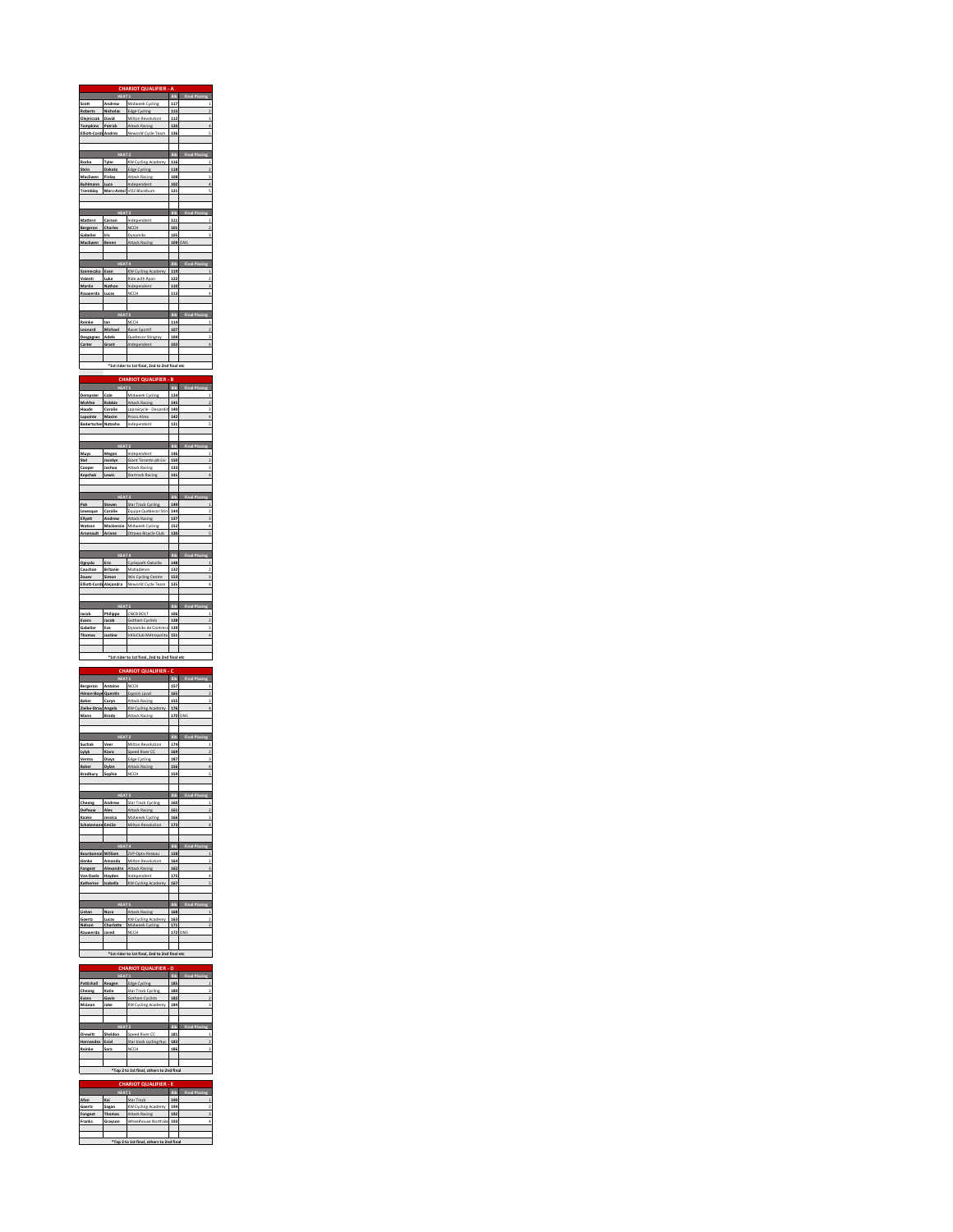|                                          |                                          | <b>CHARIOT FINA</b><br>1st Final                                                                                                                                                                                               |                  | Bib Final Placing                         |
|------------------------------------------|------------------------------------------|--------------------------------------------------------------------------------------------------------------------------------------------------------------------------------------------------------------------------------|------------------|-------------------------------------------|
| Scott<br>Rorke                           | Andrew<br>Tyler                          | Midweek Cycling<br>KW Cycling Academy                                                                                                                                                                                          | 117<br>116       |                                           |
| Szemeczko<br>Mattern                     | Evan<br>Carson                           | KW Cycling Academy<br>Independent                                                                                                                                                                                              | 119<br>111       |                                           |
| Reinke                                   | lan                                      | NCCH                                                                                                                                                                                                                           | 114              |                                           |
|                                          |                                          |                                                                                                                                                                                                                                |                  |                                           |
| Stein                                    | Dakota                                   | .<br>2nd Final<br>Edge Cycling                                                                                                                                                                                                 | Bib<br>118       | <b>Final Placing</b>                      |
| <b>Roberts</b><br>Valenti                | <b>Nicholas</b><br>Luke                  | Edge Cycling<br>Ride with Ryan                                                                                                                                                                                                 | 115<br>122       |                                           |
| Leonard                                  | Michael                                  | Racer Sportif                                                                                                                                                                                                                  | 107              |                                           |
| Bergeron                                 | Charles NCCH                             |                                                                                                                                                                                                                                | <b>101 DNS</b>   |                                           |
|                                          | 3rd F                                    |                                                                                                                                                                                                                                | Bib              | Final Placing                             |
| MacEwen<br>Olejniczak                    | Finlay<br>David                          | Attack Racing<br>Milton Revolution                                                                                                                                                                                             | 108<br>112       |                                           |
| Martin                                   | Nathan                                   | Independent                                                                                                                                                                                                                    | 110              |                                           |
| Desgagnes<br>Gabelier                    | Adele<br>Iris                            | Quebecor Stingray<br><b>Dynamiks</b>                                                                                                                                                                                           | 104<br>105       |                                           |
|                                          |                                          |                                                                                                                                                                                                                                |                  |                                           |
| Carter                                   | Grant                                    | <b>Experience Ath Final</b><br>Independent                                                                                                                                                                                     | Ba<br>103        | m.<br>Final Pla                           |
| <b>Buhlmann</b><br>Tompkins              | Luca<br>Patrick                          | Independent                                                                                                                                                                                                                    | 102<br>120       |                                           |
| Elliott-Corde                            |                                          | Attack Racing<br>Andres Neworld Cycle Team                                                                                                                                                                                     | 136              |                                           |
| Tremblay<br>Rauwerda                     | Marc-Antoi<br>Lucas                      | VO2 Blackburn<br><b>NCCH</b>                                                                                                                                                                                                   | 121<br>113       |                                           |
|                                          |                                          |                                                                                                                                                                                                                                |                  |                                           |
|                                          |                                          |                                                                                                                                                                                                                                |                  |                                           |
| <b>Contract Contract</b>                 | 1stF                                     | <b>HARIOT FINAL</b><br><b>HARIOT FINAL - B</b><br>al Bib Final Placing                                                                                                                                                         |                  |                                           |
| Dempster<br>Ogryzio                      | Cole<br>Eric                             | Midweek Cycling<br>Cyclepath Oakville                                                                                                                                                                                          | 134<br>148       |                                           |
| Jacob<br>Pak                             | Philippe<br>Steven                       | CNCB BOLT<br>Star Track Cycling                                                                                                                                                                                                | 106<br>149       |                                           |
| Muys                                     | Megan                                    | Independent                                                                                                                                                                                                                    | 146              |                                           |
|                                          |                                          |                                                                                                                                                                                                                                |                  |                                           |
| Evans                                    | Jacob                                    | and Final<br>Gotham Cyclists                                                                                                                                                                                                   | <b>Rh</b><br>138 | Final Placing                             |
| AcAfee<br>Levesque                       | Robbie<br>Coralie                        | <b>Attack Racing</b><br>Équipe Québecor Stin                                                                                                                                                                                   | 145<br>144       |                                           |
| Cauchon                                  | <b>Britanie</b>                          | MaKadence                                                                                                                                                                                                                      | 132              |                                           |
| Stel                                     | Jocelyn                                  | Giant Toronto pb Liv                                                                                                                                                                                                           | 150              |                                           |
|                                          |                                          | <b>Excel Final</b>                                                                                                                                                                                                             | Bib              | Final Placing                             |
| Houde                                    | Coralie<br>Simon                         | Lapraicycle - Desjardin<br>Win Cycling Centre                                                                                                                                                                                  | 140<br>153       |                                           |
| Gabelie<br>Cooper                        | Eva<br>Joshua                            | Dynamiks de Contreco<br>Attack Racing                                                                                                                                                                                          | 139<br>133       |                                           |
| Ellyatt                                  | Andrew                                   | Attack Racing                                                                                                                                                                                                                  | 137              |                                           |
|                                          |                                          |                                                                                                                                                                                                                                |                  |                                           |
| Kopchak                                  | Lewis                                    | ath Final Bib<br><b>Startrack Racing</b>                                                                                                                                                                                       | 141              | Final Placing                             |
| Thomas<br>Watson                         | Justine                                  | VéloClub Métropolita                                                                                                                                                                                                           | 151              |                                           |
|                                          |                                          |                                                                                                                                                                                                                                |                  |                                           |
| Lapointe                                 | Maxim                                    | Mackenzie Midweek Cycling<br>Proco Alma                                                                                                                                                                                        | 152<br>142       |                                           |
|                                          |                                          | Elliott-Corde Alejandra Neworld Cycle Team                                                                                                                                                                                     | 135              |                                           |
| <b>Contract Contract</b>                 | 5th F                                    | nal in the company                                                                                                                                                                                                             | B <sub>0</sub>   | Final Placing                             |
| adertscher<br>e<br>Arsenault             | Natasha<br>Ariane                        | b                                                                                                                                                                                                                              | 131              |                                           |
|                                          |                                          | Ottawa Bicycle Club                                                                                                                                                                                                            | 130              |                                           |
|                                          |                                          |                                                                                                                                                                                                                                |                  |                                           |
|                                          |                                          |                                                                                                                                                                                                                                |                  |                                           |
| Suchak                                   | 1stFi<br>Veer                            | <b>CHARIOT FINAL - C</b><br>nal Bib Final Placing<br>Milton Revolution                                                                                                                                                         | 174              |                                           |
| Cheong<br>Bourbonnai                     | Andrew<br>William                        | Star Track Cycling<br>ZVP<br>Opto Reseau                                                                                                                                                                                       | 160<br>158       |                                           |
| Linton                                   | Nora<br>Antoine                          | <b>Attack Racing</b><br>NCCH                                                                                                                                                                                                   | 168<br>157       |                                           |
| Bergeron                                 |                                          |                                                                                                                                                                                                                                |                  |                                           |
|                                          |                                          |                                                                                                                                                                                                                                |                  |                                           |
| Lylyk Kiara<br>Hénon-Boye                | Quentin                                  | Speed River CC<br>Espoirs Laval                                                                                                                                                                                                | 169<br>165       |                                           |
| Goertz<br>Henke                          | cas<br>Amanda                            | KW Cyc<br>ng Academy<br>Milton Revolution                                                                                                                                                                                      | 163<br>164       |                                           |
| DePauw                                   | Alex                                     | Attack Racing                                                                                                                                                                                                                  | 161              |                                           |
|                                          |                                          |                                                                                                                                                                                                                                |                  |                                           |
| Verma                                    | 3rd F<br>Divya                           | Edge Cycling                                                                                                                                                                                                                   | 187              | <b>Final Placing</b>                      |
| Nelson<br>Kaake                          | Jessica                                  | Charlotte Midweek Cycling<br>Midweek Cycling                                                                                                                                                                                   | 171<br>166       |                                           |
| Baker<br>Fangeat                         | Coryn<br>Alexandra                       | Attack Racing<br>Attack Racing                                                                                                                                                                                                 | 155<br>162       |                                           |
|                                          |                                          |                                                                                                                                                                                                                                |                  |                                           |
|                                          | 4th F                                    | Attack Racing                                                                                                                                                                                                                  | 156              |                                           |
| Baker Dylan<br>Bradbury                  | Sophie                                   | NCCH                                                                                                                                                                                                                           | 159              |                                           |
| <b>Schatzmann Emilie</b><br>Zielke-Stray | Angela                                   | Milton Revolution<br>KW Cycling Academy                                                                                                                                                                                        | 173<br>176       |                                           |
| Van Daele<br>Katherine                   | Hayden<br>Isabella                       | Independent<br>KW Cycling Academy                                                                                                                                                                                              | 175<br>167       |                                           |
|                                          |                                          |                                                                                                                                                                                                                                |                  | Final Placing                             |
|                                          |                                          |                                                                                                                                                                                                                                |                  |                                           |
| <b>Contract</b>                          | 1stF                                     | <b>CHARIOT FINAL - D</b><br>Final Placing                                                                                                                                                                                      |                  |                                           |
| Pattishall<br>Drewitt                    | Reagen<br>Sheldon                        | Edge Cycling<br>Speed River CC                                                                                                                                                                                                 | 185<br>181       |                                           |
| Hernandez<br>Cheong                      | Eziel                                    | Star track cycling Nyc                                                                                                                                                                                                         | 183              |                                           |
|                                          | Katie                                    | <b>Star Track Cycling</b>                                                                                                                                                                                                      | 180              |                                           |
|                                          | 2ndF                                     | anal and the second service of the series of the series of the series of the series of the series of the series of the series of the series of the series of the series of the series of the series of the series of the serie | Bib              |                                           |
| Reinke<br>Evans                          | Sara<br>Gavin                            | NCCH<br>Gotham Cyclists                                                                                                                                                                                                        | 186<br>182       |                                           |
| McLean                                   | Jake                                     | KW Cycling Academy                                                                                                                                                                                                             | 184              |                                           |
|                                          |                                          |                                                                                                                                                                                                                                |                  |                                           |
|                                          |                                          | ARIOT FINAL - I                                                                                                                                                                                                                |                  |                                           |
| <u>a ma</u><br>Afan<br>Goertz            | <b>CHAI</b><br>Ist Final<br>Kai<br>Sagan | Star Track<br>KW Cycling Academy                                                                                                                                                                                               | 190<br>194       | Final Placing<br><b>Bib</b> Final Placing |

| ooeru   | i Sancairi    | <b>AVEC YOUR MORNING 1 129</b> |     |                      |
|---------|---------------|--------------------------------|-----|----------------------|
| Franks  | Grayson       | Wheelhouse North Ba 193        |     |                      |
| Fangeat | <b>Thomas</b> | Attack Racing                  | 192 |                      |
|         |               |                                |     |                      |
|         |               |                                |     |                      |
|         |               | 2nd Final                      | Rih | <b>Final Placing</b> |
|         |               |                                |     |                      |
|         |               |                                |     |                      |
|         |               |                                |     |                      |
|         |               |                                |     |                      |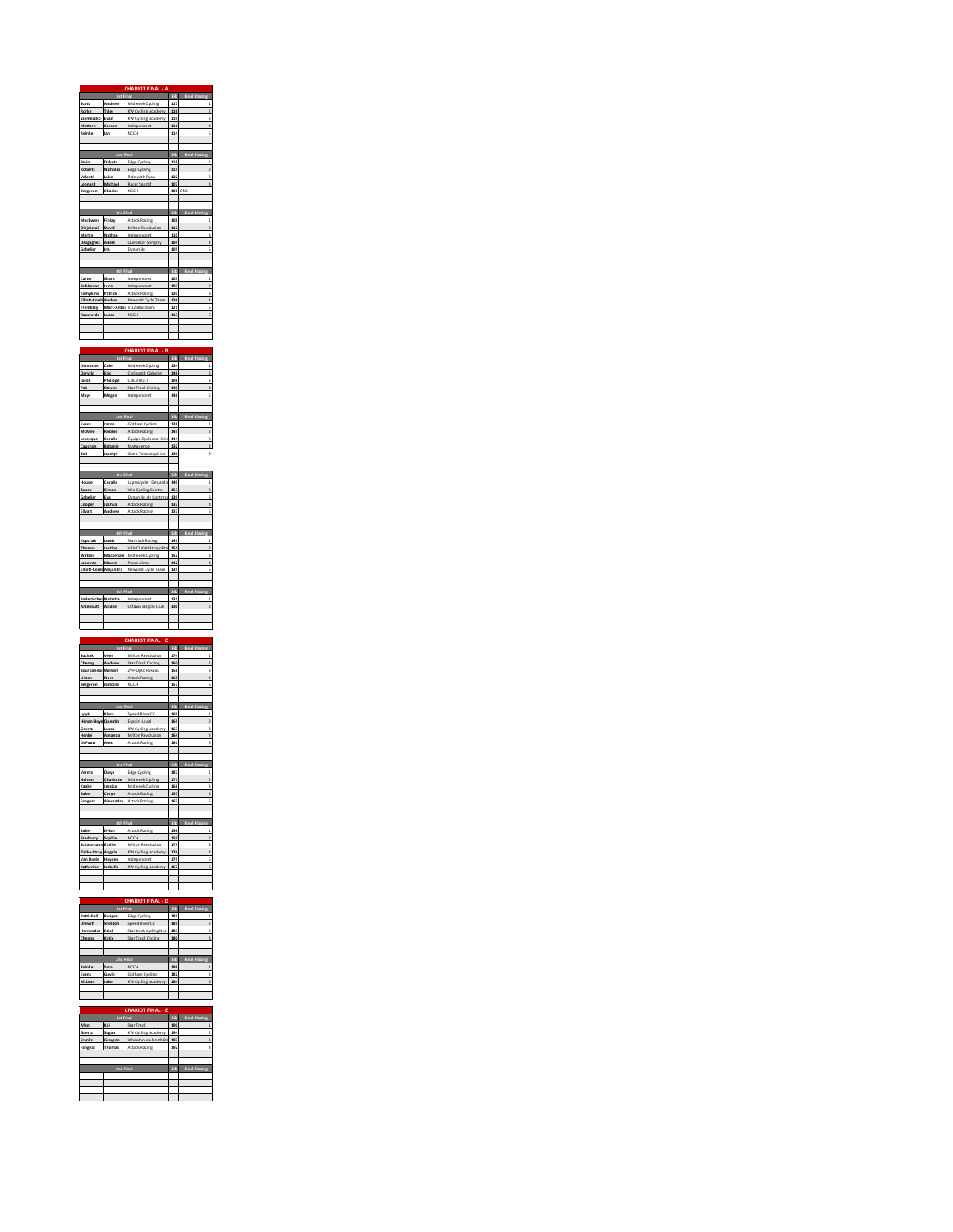|                                            |                           |                                                          |               | <b>SCRATCH RACE - A - 6km/24laps</b> |                     |                                                       |
|--------------------------------------------|---------------------------|----------------------------------------------------------|---------------|--------------------------------------|---------------------|-------------------------------------------------------|
| Last Name                                  | <b>First Name</b>         | <b>Affiliates</b>                                        | Bib           | LAPS $+/-$                           | <b>Finish Order</b> | <b>Final Placing</b>                                  |
| Carter                                     | Grant                     | Independent                                              | 103           |                                      |                     | $\overline{a}$                                        |
| <b>Roberts</b><br>Mattern                  | <b>Nicholas</b><br>Carson | <b>Edge Cycling</b><br>Independent                       | 115<br>111    |                                      |                     | 3                                                     |
| Szemeczko                                  | Evan                      | <b>KW Cycling Academy</b>                                | 119           |                                      |                     | 4                                                     |
| MacEwen                                    | Finlay                    | <b>Attack Racing</b>                                     | 108           |                                      |                     | 5                                                     |
| <b>Bergeron</b>                            | Charles                   | <b>NCCH</b>                                              | 101           |                                      |                     | 6                                                     |
| <b>Buhlmann</b>                            | Luca                      | Independent                                              | 102           |                                      |                     | 7                                                     |
| Leonard                                    | Michael                   | Racer Sportif                                            | 107           |                                      |                     | 8                                                     |
| Scott<br><b>Tompkins</b>                   | Andrew<br>Patrick         | Midweek Cycling<br><b>Attack Racing</b>                  | 117<br>120    |                                      |                     | 9<br>10                                               |
| Valenti                                    | Luke                      | Ride with Ryan                                           | 122           |                                      |                     | 11                                                    |
| Reinke                                     | lan                       | <b>NCCH</b>                                              | 114           |                                      |                     | 12                                                    |
| Rauwerda                                   | Lucas                     | <b>NCCH</b>                                              | 113           |                                      |                     | 13                                                    |
| Olejniczak                                 | David                     | Milton Revolution                                        | 112           |                                      |                     | 14                                                    |
| Elliott-Cordo                              | Andres                    | Neworld Cycle Team                                       | 136           |                                      |                     | 15                                                    |
| Martin<br>Stein                            | Nathan<br>Dakota          | Independent<br><b>Edge Cycling</b>                       | 110<br>118    |                                      |                     | 16<br>17                                              |
| Desgagnes                                  | Adele                     | Quebecor Stingray                                        | 104           |                                      |                     | 18                                                    |
| <b>Tremblay</b>                            | Marc-Antoir               | VO2 Blackburn                                            | 121           |                                      |                     | 19                                                    |
| Rorke                                      | Tyler                     | <b>KW Cycling Academy</b>                                | 116           |                                      |                     | 20                                                    |
| Gabelier                                   | Iris                      | Dynamiks                                                 | 105           |                                      |                     | $^{21}$                                               |
| MacEwen                                    | Benen                     | <b>Attack Racing</b>                                     | 109           |                                      |                     | <b>DNS</b>                                            |
|                                            |                           |                                                          |               |                                      |                     |                                                       |
|                                            |                           |                                                          |               |                                      |                     |                                                       |
|                                            |                           | <b>SCRATCH RACE</b>                                      |               | - B - 5km/20laps                     |                     |                                                       |
| Last Name                                  | First Name Affiliates     |                                                          | Bib           | LAPS $+/-$                           | <b>Finish Order</b> | <b>Final Placing</b>                                  |
| Jacob                                      | Philippe                  | CNCB BOLT                                                | 106           |                                      |                     | $\mathbf{1}$                                          |
| Evans                                      | Jacob                     | <b>Gotham Cyclists</b>                                   | 138           |                                      |                     | $\overline{\mathbf{c}}$                               |
| Kopchak                                    | Lewis                     | <b>Startrack Racing</b>                                  | 141           |                                      |                     | 3                                                     |
| Ellyatt<br>Dempster                        | Andrew<br>Cole            | <b>Attack Racing</b>                                     | 137<br>134    |                                      |                     | 4<br>5                                                |
| Levesque                                   | Coralie                   | Midweek Cycling<br>Équipe Québecor Stingray              | 144           |                                      |                     | 6                                                     |
| Stel                                       | Jocelyn                   | Giant Toronto pb Liv                                     | 150           |                                      |                     | 7                                                     |
| Houde                                      | Coralie                   | Lapraicycle - Desjardins                                 | 140           |                                      |                     | 8                                                     |
| <b>Elliott-Cordo</b>                       | Alejandra                 | Neworld Cycle Team                                       | 135           |                                      |                     | 9                                                     |
| <b>Arsenault</b>                           | Ariane                    | Ottawa Bicycle Club                                      | 130           |                                      |                     | 10                                                    |
| Cauchon                                    | <b>Britanie</b>           | MaKadence                                                | 132           |                                      |                     | 11                                                    |
| Zouev                                      | Simon                     | Win Cycling Centre                                       | 153           |                                      |                     | 12                                                    |
| <b>McAfee</b><br>Cooper                    | <b>Robbie</b><br>Joshua   | <b>Attack Racing</b><br><b>Attack Racing</b>             | 145<br>133    |                                      |                     | 13<br>14                                              |
| <b>Badertscher</b>                         | Natasha                   | Independent                                              | 131           |                                      |                     | 15                                                    |
| Lapointe                                   | Maxim                     | Proco Alma                                               | 142           |                                      |                     | 16                                                    |
| Ogryzlo                                    | Eric                      | Cyclepath Oakville                                       | 148           |                                      |                     | 17                                                    |
| <b>Thomas</b>                              | Justine                   | VéloClub Métropolitain                                   | 151           |                                      |                     | 18                                                    |
| Watson                                     | Mackenzie                 | Midweek Cycling                                          | 152           |                                      |                     | 19                                                    |
| Pak<br>Gabelier                            | Steven<br>Eva             | <b>Star Track Cycling</b><br>Dynamiks de Contrecoeur     | 149<br>139    |                                      |                     | 20<br>21                                              |
| Muys                                       | Megan                     | Independent                                              | 146           |                                      |                     | 22                                                    |
|                                            |                           |                                                          |               |                                      |                     |                                                       |
|                                            |                           | <b>SCRATCH RACE</b>                                      | $-$ C $\cdot$ | 4km/16laps                           |                     |                                                       |
|                                            |                           | <b>Affiliates</b>                                        |               |                                      |                     | <b>Final Placing</b>                                  |
| Last Name                                  | <b>First Name</b>         |                                                          | <b>Bib</b>    | LAPS $+/-$                           | <b>Finish Order</b> |                                                       |
| Bourbonnais                                | William                   | ZVP-Opto Reseau                                          | 158           |                                      |                     |                                                       |
| Goertz                                     | Lucas                     | <b>KW Cycling Academy</b>                                | 163           |                                      |                     |                                                       |
| Cheong                                     | Andrew                    | <b>Star Track Cycling</b>                                | 160           |                                      |                     |                                                       |
| Schatzmann<br>Lylyk                        | Emilie<br>Kiara           | Milton Revolution<br>Speed River CC                      | 173<br>169    |                                      |                     |                                                       |
|                                            | Dylan                     | <b>Attack Racing</b>                                     | 156           |                                      |                     |                                                       |
| Linton                                     | Nora                      | <b>Attack Racing</b>                                     | 168           |                                      |                     | $\mathbf{1}$<br>$\overline{a}$<br>4<br>5              |
|                                            | Sophie                    | <b>NCCH</b>                                              | 159           |                                      |                     |                                                       |
|                                            | Alexandra                 | <b>Attack Racing</b>                                     | 162           |                                      |                     | $\overline{9}$                                        |
| Kaake                                      | Jessica                   | Midweek Cycling                                          | 166           |                                      |                     | 10                                                    |
| Bergeron<br>Nelson                         | Antoine<br>Charlotte      | <b>NCCH</b><br>Midweek Cycling                           | 157<br>171    |                                      |                     | 11<br>12                                              |
| Van Daele                                  | Hayden                    | Independent                                              | 175           |                                      |                     | 13                                                    |
| Baker<br>Bradbury<br>Fangeat<br>Suchak     | Veer                      | Milton Revolution                                        | 174           |                                      |                     | 14                                                    |
|                                            | Angela                    | <b>KW Cycling Academy</b>                                | 176           |                                      |                     |                                                       |
|                                            | Alex                      | <b>Attack Racing</b>                                     | 161           |                                      |                     |                                                       |
| Hénon-Boye<br>Henke                        | Quentin                   | <b>Espoirs Laval</b>                                     | 165           |                                      |                     | 17                                                    |
|                                            | Amanda<br>Coryn           | Milton Revolution<br><b>Attack Racing</b>                | 164<br>155    |                                      |                     |                                                       |
| Verma                                      | Divya                     | <b>Edge Cycling</b>                                      | 187           |                                      |                     |                                                       |
| <b>DePauw</b><br>Baker<br>Katherine        | Isabella                  | KW Cycling Academy                                       | 167           |                                      |                     | $_{21}$                                               |
| Mann                                       | Brody                     | <b>Attack Racing</b>                                     | 170           |                                      |                     | 3<br>6<br>7<br>8<br>15<br>16<br>18<br>19<br>20<br>DNS |
| Rauwerda                                   | Jared                     | <b>NCCH</b>                                              | 172           |                                      |                     | DNS                                                   |
|                                            |                           |                                                          |               |                                      |                     |                                                       |
|                                            |                           |                                                          |               |                                      |                     |                                                       |
|                                            |                           | <b>SCRATCH RACE - D - 3km/12laps</b>                     |               |                                      |                     |                                                       |
|                                            | <b>First Name</b>         | <b>Affiliates</b>                                        | <b>Bib</b>    | LAPS $+/-$                           | <b>Finish Order</b> | <b>Final Placing</b>                                  |
| Pattishall                                 | Reagen                    | <b>Edge Cycling</b>                                      | 185           |                                      |                     |                                                       |
| Hernandez                                  | Eziel                     | <b>Star track cycling Nyd</b>                            | 183           |                                      |                     | $\overline{a}$                                        |
|                                            | Katie                     | <b>Star Track Cycling</b>                                | 180           |                                      |                     |                                                       |
| Reinke<br>McLean                           | Sara<br>Jake              | <b>NCCH</b><br><b>KW Cycling Academy</b>                 | 186<br>184    |                                      |                     |                                                       |
|                                            | Gavin                     | <b>Gotham Cyclists</b>                                   | 182           |                                      |                     |                                                       |
| Cheong<br>Evans<br>Drewitt                 | Sheldon                   | Speed River CC                                           | 181           |                                      |                     | $\overline{7}$                                        |
|                                            |                           |                                                          |               |                                      |                     |                                                       |
|                                            |                           |                                                          |               |                                      |                     |                                                       |
|                                            |                           |                                                          |               |                                      |                     |                                                       |
|                                            |                           |                                                          |               |                                      |                     |                                                       |
|                                            | <b>First Name</b>         | <b>SCRATCH RACE - 3 - 2km/8laps</b><br><b>Affiliates</b> | <b>Bib</b>    | LAPS $+/-$                           | <b>Finish Order</b> | <b>Final Placing</b>                                  |
| <b>Last Name</b><br>Goertz                 | Sagan                     | KW Cycling Academy                                       | 194           |                                      |                     |                                                       |
| Afan                                       | Kai                       | <b>Star Track</b>                                        | 190           |                                      |                     |                                                       |
| Zielke-Stray<br><b>Last Name</b><br>Franks | Grayson                   | <b>Wheelhouse North Bay</b>                              | 193           |                                      |                     | 3<br>$\ddot{\phantom{a}}$<br>5<br>6<br>1<br>2<br>3    |
| Fangeat                                    | Thomas                    | <b>Attack Racing</b>                                     | 192           |                                      |                     | 4                                                     |
| <b>Burke</b>                               | Rohan                     | <b>NCCH</b>                                              | 191           |                                      |                     | <b>DNS</b>                                            |
|                                            |                           |                                                          |               |                                      |                     |                                                       |
|                                            |                           |                                                          |               |                                      |                     |                                                       |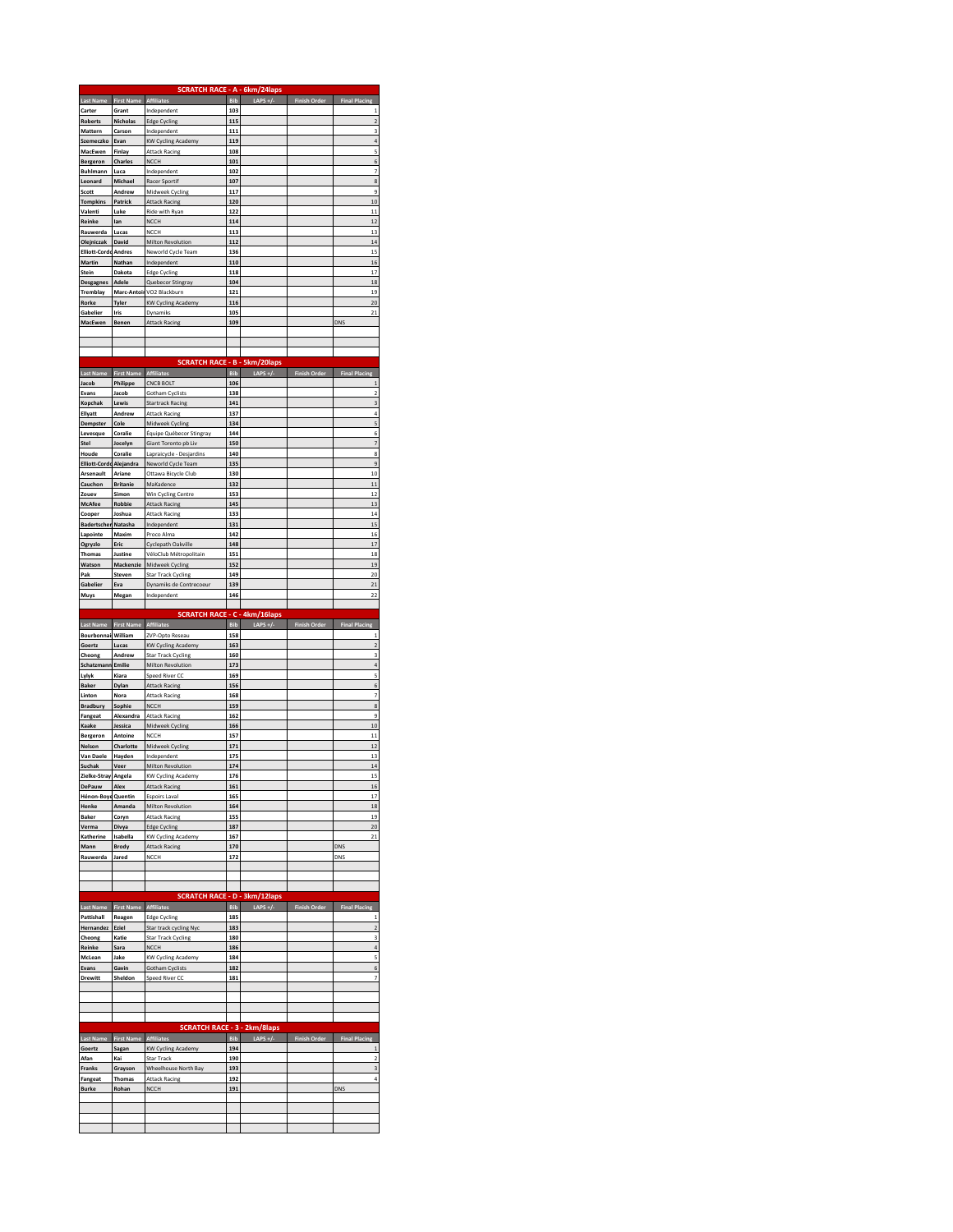|                                   |                            | <b>ELIMINATION RACE - A</b>                        |            |                                 |
|-----------------------------------|----------------------------|----------------------------------------------------|------------|---------------------------------|
| <b>Last Name</b><br>Carter        | <b>First Name</b><br>Grant | <b>Affiliates</b>                                  | Bib<br>103 | <b>Final Placing</b><br>ï       |
| Leonard                           | Michael                    | Independent<br><b>Racer Sportif</b>                | 107        | $\overline{\mathbf{c}}$         |
| Mattern                           | Carson                     | Independent                                        | 111        | 3                               |
| <b>Bergeron</b>                   | <b>Charles</b>             | NCCH                                               | 101        | 4                               |
| Scott                             | Andrew                     | Midweek Cycling                                    | 117        | s<br>6                          |
| <b>Buhlmann</b><br>Martin         | Luca<br>Nathan             | Independent<br>Independent                         | 102<br>110 | 7                               |
| Stein                             | Dakota                     | <b>Edge Cycling</b>                                | 118        | 8                               |
| Szemeczko                         | Evan                       | <b>KW Cycling Academy</b>                          | 119        | 9                               |
| Olejniczak                        | David<br>Andres            | <b>Milton Revolution</b>                           | 112<br>136 | 10<br>11                        |
| <b>Elliott-Cordo</b><br>Gabelier  | Iris                       | Neworld Cycle Team<br>Dynamiks                     | 105        | 12                              |
| <b>Roberts</b>                    | Nicholas                   | <b>Edge Cycling</b>                                | 115        | 13                              |
| Desgagnes                         | Adele                      | Quebecor Stingray                                  | 104        | 14                              |
| Reinke<br><b>Tompkins</b>         | lan<br>Patrick             | <b>NCCH</b>                                        | 114<br>120 | 15<br>16                        |
| Rorke                             | Tyler                      | <b>Attack Racing</b><br><b>KW Cycling Academy</b>  | 116        | 17                              |
| Rauwerda                          | Lucas                      | <b>NCCH</b>                                        | 113        | 18                              |
| <b>Tremblay</b>                   |                            | Marc-Antoir VO2 Blackburn                          | 121        | 19                              |
| Valenti<br>MacEwen                | Luke<br>Finlay             | Ride with Ryan<br><b>Attack Racing</b>             | 122<br>108 | 20<br>DNS                       |
| MacEwen                           | Benen                      | <b>Attack Racing</b>                               | 109 DNS    |                                 |
|                                   |                            |                                                    |            |                                 |
|                                   |                            |                                                    |            |                                 |
|                                   |                            | <b>ELIMINATION RACE - B</b>                        |            |                                 |
| Last Name                         | <b>First Name</b>          | <b>Affiliates</b>                                  | Bib        |                                 |
| Jacob                             | Philippe                   | <b>CNCB BOLT</b>                                   | 106        | $\mathbf{1}$                    |
| Cauchon                           | <b>Britanie</b>            | MaKadence                                          | 132        | $\overline{a}$                  |
| Evans<br>Kopchak                  | Jacob<br>Lewis             | <b>Gotham Cyclists</b><br><b>Startrack Racing</b>  | 138<br>141 | 3<br>4                          |
| <b>Elliott-Cordo</b>              | Alejandra                  | Neworld Cycle Team                                 | 135        | 5                               |
| Levesque                          | Coralie                    | Équipe Québecor Stingray                           | 144        | 6                               |
| Gabelier                          | Eva                        | Dynamiks de Contrecoeur                            | 139        | $\overline{1}$                  |
| Cooper                            | Joshua                     | Attack Racing                                      | 133        | 8<br>9                          |
| Stel<br>Pak                       | Jocelyn<br>Steven          | Giant Toronto pb Liv<br><b>Star Track Cycling</b>  | 150<br>149 | 10                              |
| Ogryzlo                           | Eric                       | Cyclepath Oakville                                 | 148        | $\overline{11}$                 |
| Zouev                             | Simon                      | Win Cycling Centre                                 | 153        | 12                              |
| Thomas                            | Justine                    | VéloClub Métropolitain                             | 151        | 13                              |
| Lapointe<br>Badertscher           | Maxim<br>Natasha           | Proco Alma<br>Independent                          | 142<br>131 | 14<br>15                        |
| Ellyatt                           | Andrew                     | <b>Attack Racing</b>                               | 137        | 16                              |
| <b>McAfee</b>                     | <b>Robbie</b>              | <b>Attack Racing</b>                               | 145        | 17                              |
| Watson                            | Mackenzie                  | Midweek Cycling                                    | 152        | 18                              |
| Muys                              | Megan                      | Independent                                        | 146<br>140 | 19<br>20                        |
| Houde<br><b>Arsenault</b>         | Coralie<br>Ariane          | Lapraicycle - Desjardins<br>Ottawa Bicycle Club    | 130        | $^{21}$                         |
| Dempster                          | Cole                       | Midweek Cycling                                    | 134        | 22                              |
|                                   |                            |                                                    |            |                                 |
|                                   |                            |                                                    |            |                                 |
|                                   |                            |                                                    |            |                                 |
|                                   |                            | <b>ELIMINATION RACE - C</b>                        |            | <b>Final Placing</b>            |
| Last Name<br>Goertz               | Lucas                      | First Name Affiliates<br><b>KW Cycling Academy</b> | Bib<br>163 | $\overline{1}$                  |
| <b>Bourbonnai</b>                 | William                    | ZVP-Opto Reseau                                    | 158        | 2                               |
| Baker                             | Dylan                      | <b>Attack Racing</b>                               | 156        | 3                               |
| Henke                             | Amanda                     | Milton Revolution                                  | 164        | 4                               |
| Cheong<br>Fangeat                 | Andrew<br>Alexandra        | <b>Star Track Cycling</b><br><b>Attack Racing</b>  | 160<br>162 | 5<br>6                          |
| Zielke-Stray                      | Angela                     | <b>KW Cycling Academy</b>                          | 176        | 7                               |
| Hénon-Boye                        | Quentin                    | <b>Espoirs Laval</b>                               | 165        | 8                               |
| Linton                            | Nora                       | <b>Attack Racing</b>                               | 168<br>169 | 9                               |
| Lylyk<br>Bradbury                 | Kiara<br>Sophie            | Speed River CC<br><b>NCCH</b>                      | 159        | 10<br>11                        |
| <b>Baker</b>                      | Coryn                      | <b>Attack Racing</b>                               | 155        | 12                              |
| Van Daele                         | Hayden                     | Independent                                        | 175        | 13                              |
| Nelson                            | Charlotte                  | Midweek Cycling                                    | 171<br>166 | 14                              |
| Kaake                             | Jessica<br>Divya           | Midweek Cycling<br><b>Edge Cycling</b>             | 187        | 15<br>16                        |
| Verma<br><b>Schatzmann Emilie</b> |                            | Milton Revolution                                  | 173        | 17                              |
| Suchak                            | Veer                       | Milton Revolution                                  | 174        | 18                              |
| Katherine                         | Isabella                   | <b>KW Cycling Academy</b><br><b>NCCH</b>           | 167<br>157 | 19                              |
| Bergeron<br>DePauw                | Antoine<br>Alex            | <b>Attack Racing</b>                               |            | 20<br>161 DNS                   |
| Mann                              | <b>Brody</b>               | <b>Attack Racing</b>                               |            | <b>170 DNS</b>                  |
| Rauwerda                          | Jared                      | <b>NCCH</b>                                        | 172 DNS    |                                 |
|                                   |                            |                                                    |            |                                 |
|                                   |                            | <b>ELIMINATION RACE - D</b>                        |            |                                 |
| Last Name                         | <b>First Name</b>          | Affiliates                                         |            | <b>Bib</b> Final Placing        |
| Drewitt                           | Sheldon                    | Speed River CC                                     | 181        | 1                               |
| Pattishall<br>Hernandez           | Reagen<br>Eziel            | <b>Edge Cycling</b><br>Star track cycling Nyc      | 185<br>183 | $\overline{\mathbf{c}}$<br>3    |
| Cheong                            | Katie                      | <b>Star Track Cycling</b>                          | 180        | $\ddot{\phantom{a}}$            |
| Reinke                            | Sara                       | <b>NCCH</b>                                        | 186        | 5                               |
| McLean                            | Jake                       | <b>KW Cycling Academy</b>                          | 184        | 6                               |
| Evans                             | Gavin                      | <b>Gotham Cyclists</b>                             | 182        | 7                               |
|                                   |                            |                                                    |            |                                 |
|                                   |                            |                                                    |            |                                 |
|                                   |                            |                                                    |            |                                 |
|                                   | <b>First Name</b>          | <b>ELIMINATION RACE - E</b>                        | Bib        |                                 |
| Last Name<br>Goertz               | Sagan                      | Affiliates<br>KW Cycling Academy                   | 194        | Final Placing<br>$\overline{1}$ |
| Afan                              | Kai                        | <b>Star Track</b>                                  | 190        | 2                               |
| Fangeat                           | Thomas                     | <b>Attack Racing</b>                               | 192        | 3                               |
| Franks                            | Grayson                    | Wheelhouse North Bay                               | 193        | $\overline{\mathbf{4}}$         |
| <b>Burke</b>                      | Rohan                      | <b>NCCH</b>                                        |            | 191 DNS                         |
|                                   |                            |                                                    |            |                                 |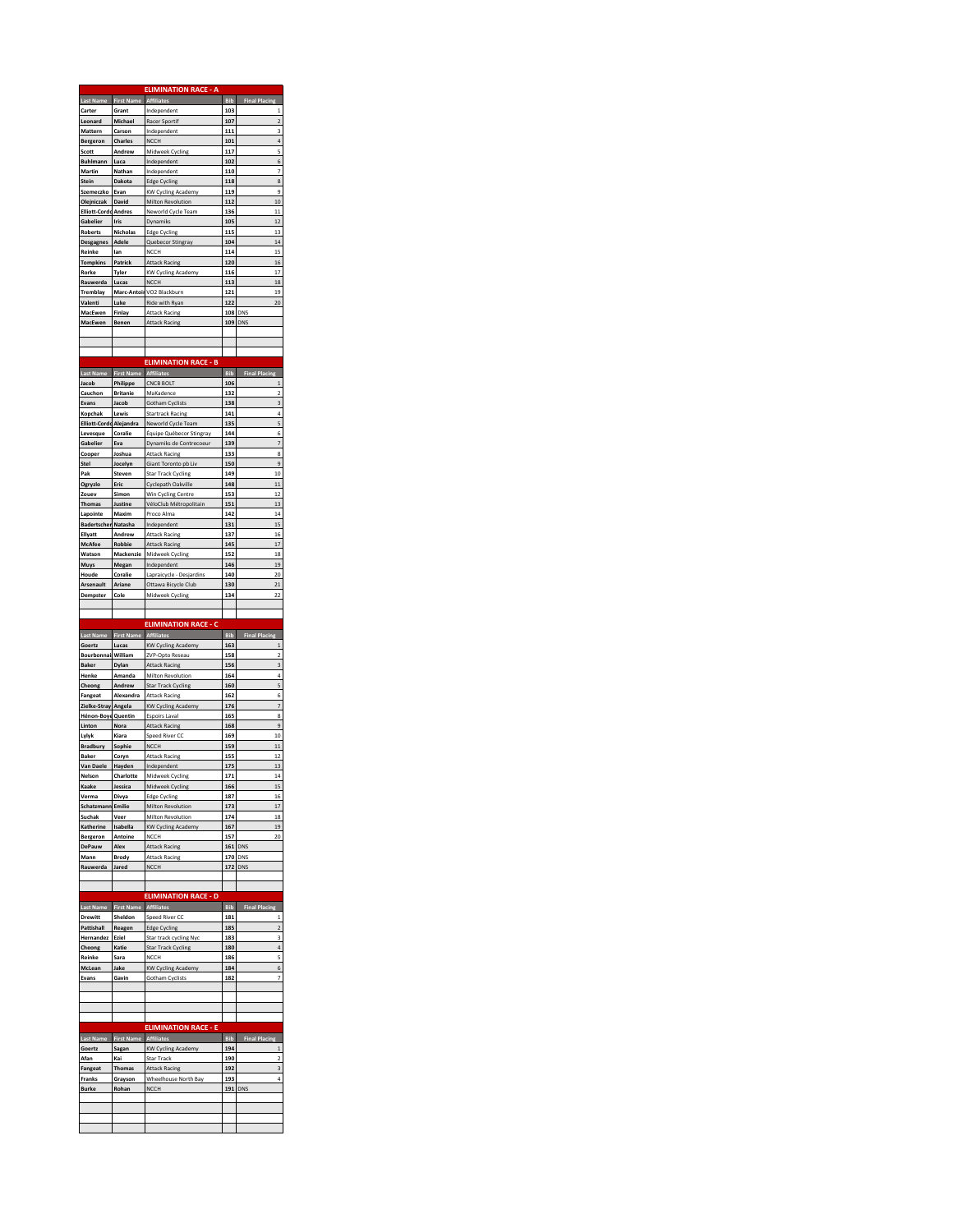|                  | PARA - FLYING 200M - 6 LAPS |                                                 |            |            |            |                   |                |  |  |  |  |  |  |
|------------------|-----------------------------|-------------------------------------------------|------------|------------|------------|-------------------|----------------|--|--|--|--|--|--|
| <b>Last Name</b> | <b>First Name</b>           | <b>Affiliates</b>                               | <b>Bib</b> | 100M SPLIT | 200M SPLIT | <b>FINAL TIME</b> | <b>PLACING</b> |  |  |  |  |  |  |
| Parkin           | <b>Owen</b>                 | Independant                                     | 196        |            |            | 13:44             | 1              |  |  |  |  |  |  |
| <b>Schevers</b>  | <b>Emilee</b>               | The Peterborough Cycling Club                   | 197        |            |            | <b>DNS</b>        |                |  |  |  |  |  |  |
| <b>Eddy</b>      | Ashlyn                      | Midweek Cycling                                 | 198        |            |            | 15:03             | $\overline{a}$ |  |  |  |  |  |  |
| <b>Dathorne</b>  | <b>Michelle</b>             | <b>HighGate Racing</b>                          | 199        |            |            | 15:00             | $\overline{3}$ |  |  |  |  |  |  |
| <b>Barran</b>    | Kavisha                     | Independant                                     | 200        |            |            | 13:47             | $\overline{2}$ |  |  |  |  |  |  |
|                  |                             |                                                 |            |            |            |                   |                |  |  |  |  |  |  |
|                  |                             |                                                 |            |            |            |                   |                |  |  |  |  |  |  |
|                  |                             |                                                 |            |            |            |                   |                |  |  |  |  |  |  |
|                  |                             | <i>*Top 2 to 1st final, others to 2nd final</i> |            |            |            |                   |                |  |  |  |  |  |  |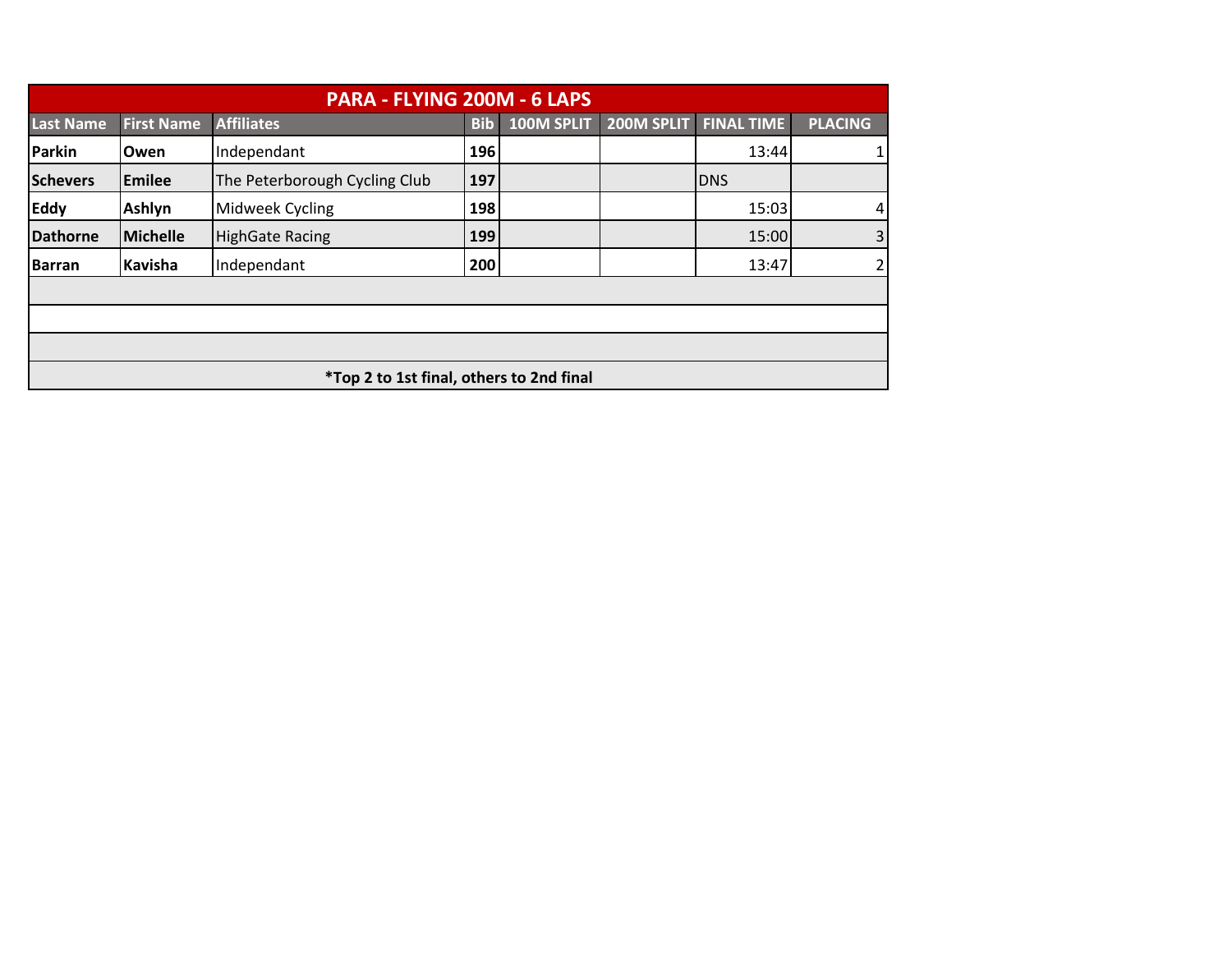| <b>PARA MATCH SPRINT - FINAL</b> |                |                      |     |  |  |  |  |  |  |
|----------------------------------|----------------|----------------------|-----|--|--|--|--|--|--|
|                                  | <b>Bib</b>     | <b>Final Placing</b> |     |  |  |  |  |  |  |
| Parkin                           | <b>Owen</b>    | Independant          | 196 |  |  |  |  |  |  |
| <b>Barran</b>                    | <b>Kavisha</b> | Independant          | 200 |  |  |  |  |  |  |
|                                  |                |                      |     |  |  |  |  |  |  |

|                 | <b>Bib</b>    | <b>Final Placing</b>   |     |   |
|-----------------|---------------|------------------------|-----|---|
| Eddy            | <b>Ashlyn</b> | Midweek Cycling        | 198 |   |
| <b>Dathorne</b> | Michelle      | <b>HighGate Racing</b> | 199 | 4 |
|                 |               |                        |     |   |